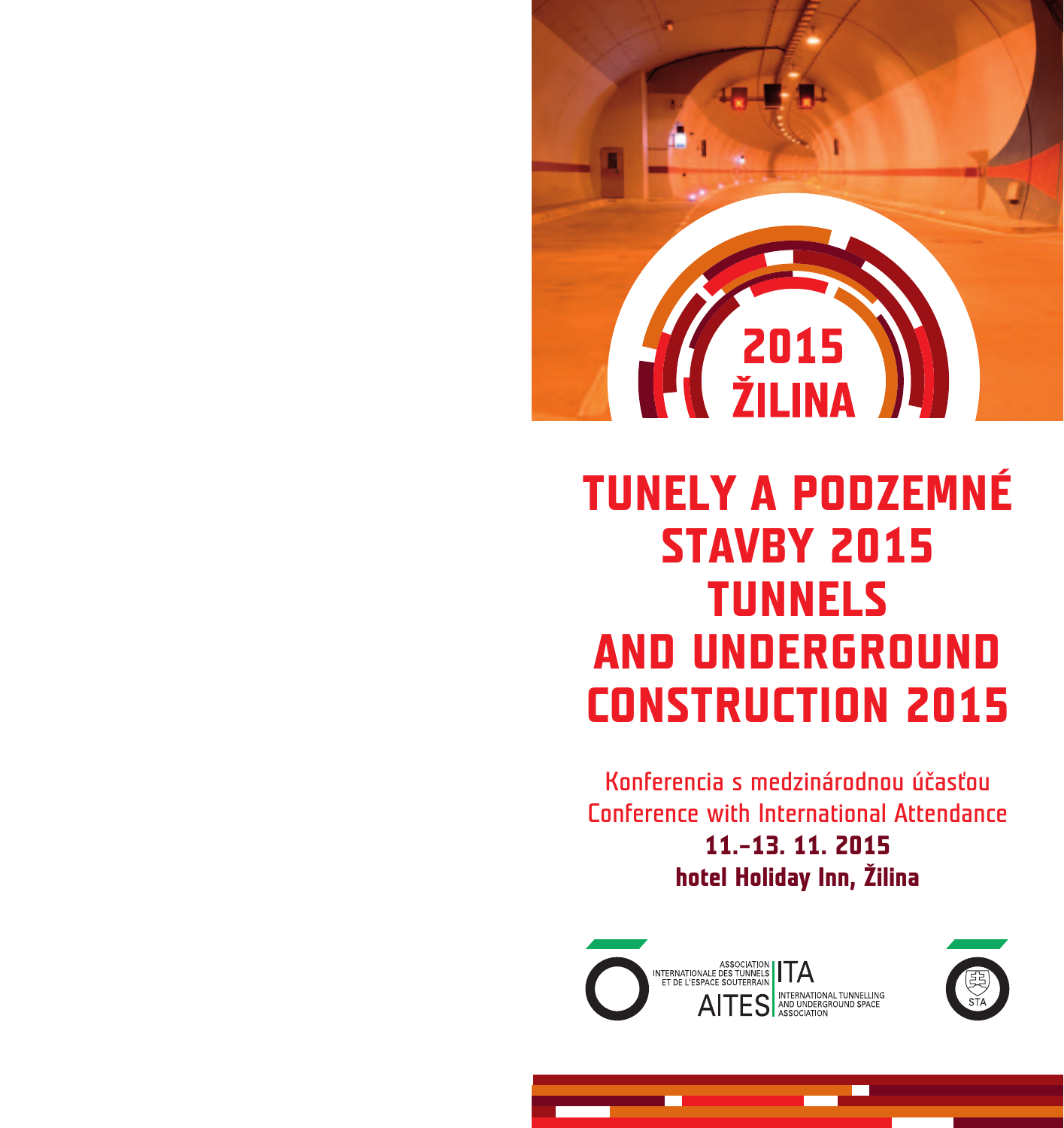

#### $\Box$

Slovenská tunelárska asociácia Vám oznamuje, že s cieľom informovať širokú odbornú verejnosť o aktuálnom dianí v oblasti plánovania, výstavby a prevádzky podzemných stavieb organizuje konferenciu **Tunely a podzemné stavby 2015**.

Záštitu nad podujatím prevzali minister dopravy, výstavby a regionálneho rozvoja Slovenskej republiky Ján Počiatek a predseda Žilinského samosprávného kraja Juraj Blanár.

#### **Hlavné témy konferencie**

- ◗ Navrhovanie a realizácie podzemných stavieb
- ◗ Sanácia a rekonštrukcia podzemných stavieb
- ◗ Geotechnický prieskum a monitoring
- ◗ Bezpečnosť podzemných stavieb, vrátane požiarnej bezpečnosti
- ◗ Zmluvné vzťahy a manažment rizík

#### **Abstrakty**

Výbor konferencie víta všetkých autorov, ktorí chcú prispieť k vedeckému programu. Vyzýva ich k zaslaniu abstraktov do **28. 2. 2015**.

**Termín konania: 11.–13. 11. 2015 Miesto konania: hotel Holiday Inn Žilina Web:** www.tps2015.sk **Kontakt:** tps2015@guarant.sk

### $\frac{N}{N}$

Slovak Tunnelling Association is pleased to announce the conference on **Tunnels and Underground Construction 2015**. The aim of the conference is to inform the wide professional public about the latest news in the field of design, construction and operation of underground constructions.

The conference is held under the auspices of Ján Počiatek, the Minister of Transportation, Construction and Regional Development and Juraj Blanár, the chairman of the Žilina automonous region.

#### **General Topics of the conference**

- ◗ Design and construction of underground structures
- ◗ Reconstruction and remediation of underground structures
- ◗ Geotechnical survey and monitoring
- ◗ Operational safety of tunnels including fire safety
- ◗ Contractual relations and the risk management

#### **Abstracts**

The organizing committee welcome all authors to submit their abstracts and to contribute this way to the scientific program of the conference. The deadline for abstracts submission is **February 28, 2015**.

**Date of the conference: 11.–13. 11. 2015 Conference venue: Holiday Inn Hotel, Žilina, Slovak Republic Web pages:** www.tps2015.sk **Contact address:** tps2015@guarant.sk